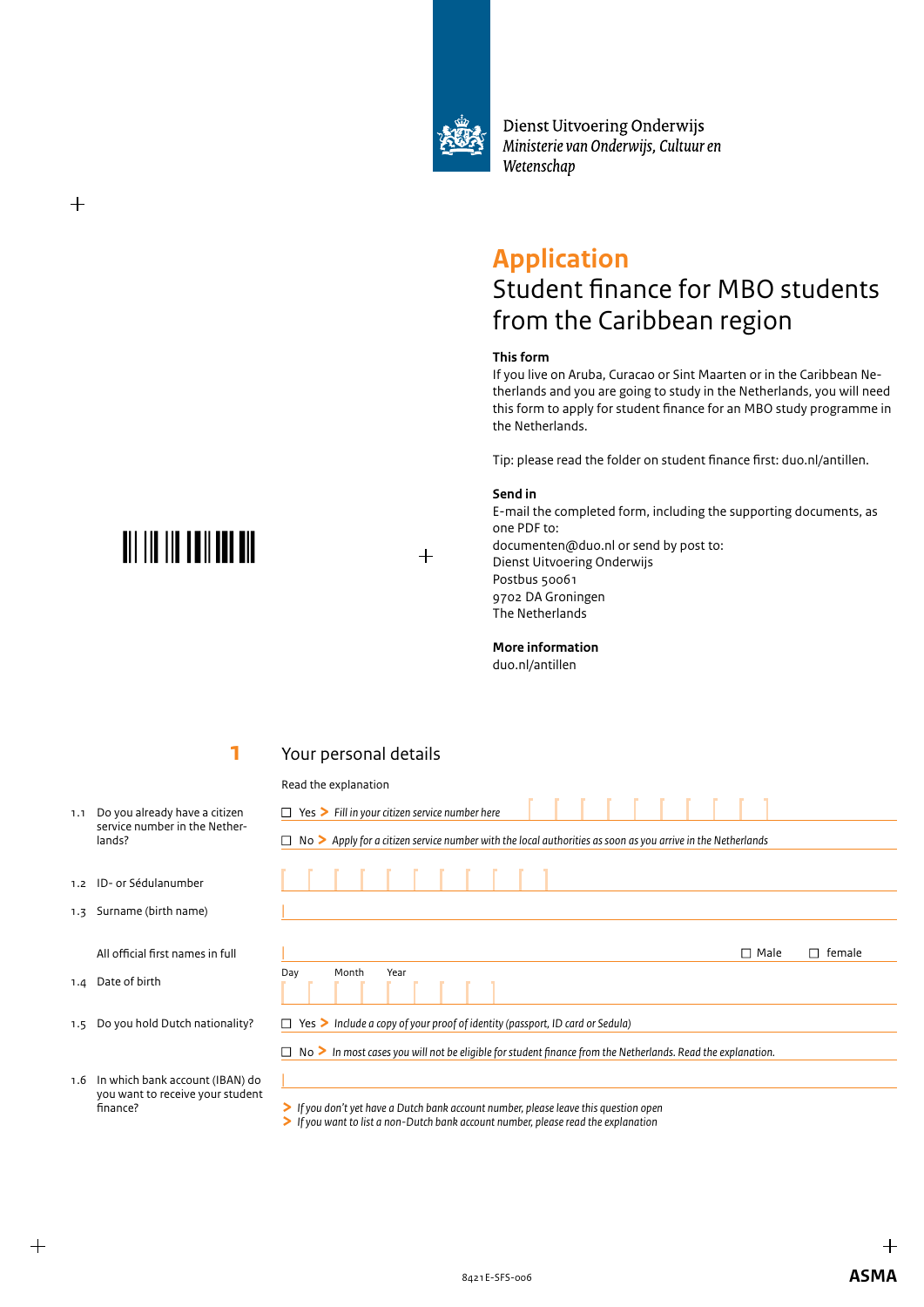**2** of 4

 **2** Your address

2.1 What is your current address?

2.2 At what address do you want to receive correspondence about student finance?

| Read the explanation                                                         |
|------------------------------------------------------------------------------|
| Street and house number                                                      |
|                                                                              |
| Town                                                                         |
|                                                                              |
| Country/island                                                               |
|                                                                              |
|                                                                              |
|                                                                              |
| At my address under question 2.1<br>□                                        |
| At another address in the Netherlands $\geq$ Fill out the address below<br>П |
| Postbus or street and house number                                           |
|                                                                              |
| Town/City<br>Postcode                                                        |
|                                                                              |

**3** 

Country |

Study details in the Netherlands

- 3.1 Name of the school you will be attending
- 3.2 Name of the course you will be taking
- 3.3 Place where you will have the lessons

3.5 What is the start date of your

**4**

new course?

3.4 How will you be enrolled?

| School-based learning pathway ('BOL')                     |                                                                                                               |
|-----------------------------------------------------------|---------------------------------------------------------------------------------------------------------------|
| Level 1 Entry level training (Entree-opleiding)           |                                                                                                               |
| Level 2 Basic vocational training (Basisberoepsopleiding) |                                                                                                               |
| Level 3 Full professional training (Vakopleiding)         |                                                                                                               |
|                                                           | Level 4 Middle-management training (Middenkaderopleiding)                                                     |
| Level 4 Specialist training (Specialistenopleiding)       |                                                                                                               |
|                                                           | Work-based learning pathway ('BBL') > You are not entitled to student finance and/or a student travel product |
| Part-time education                                       | > You are not entitled to student finance and/or a student travel product                                     |
| Exam participant                                          | > You are not entitled to student finance and/or a student travel product                                     |
|                                                           |                                                                                                               |
| From the start of the school year                         |                                                                                                               |
|                                                           |                                                                                                               |
| Day<br>Month                                              | Year                                                                                                          |

Read the explanation.and use the calculator on duo.nl/rekenhulp

| 4.1 | When do you want to receive         | $\Box$ From the date that I am entitled to it |     |       |                                    |                |                      |
|-----|-------------------------------------|-----------------------------------------------|-----|-------|------------------------------------|----------------|----------------------|
|     | student finance?                    | $\Box$ Other, i.e.                            | Day | Month | Year<br>$\overline{2}$<br>$\Omega$ |                |                      |
|     | 4.2 Do you want student finance for | Living at home<br>□                           |     |       | $\Box$ Living away from home       | Month<br>vanaf | Year<br>$\mathsf{2}$ |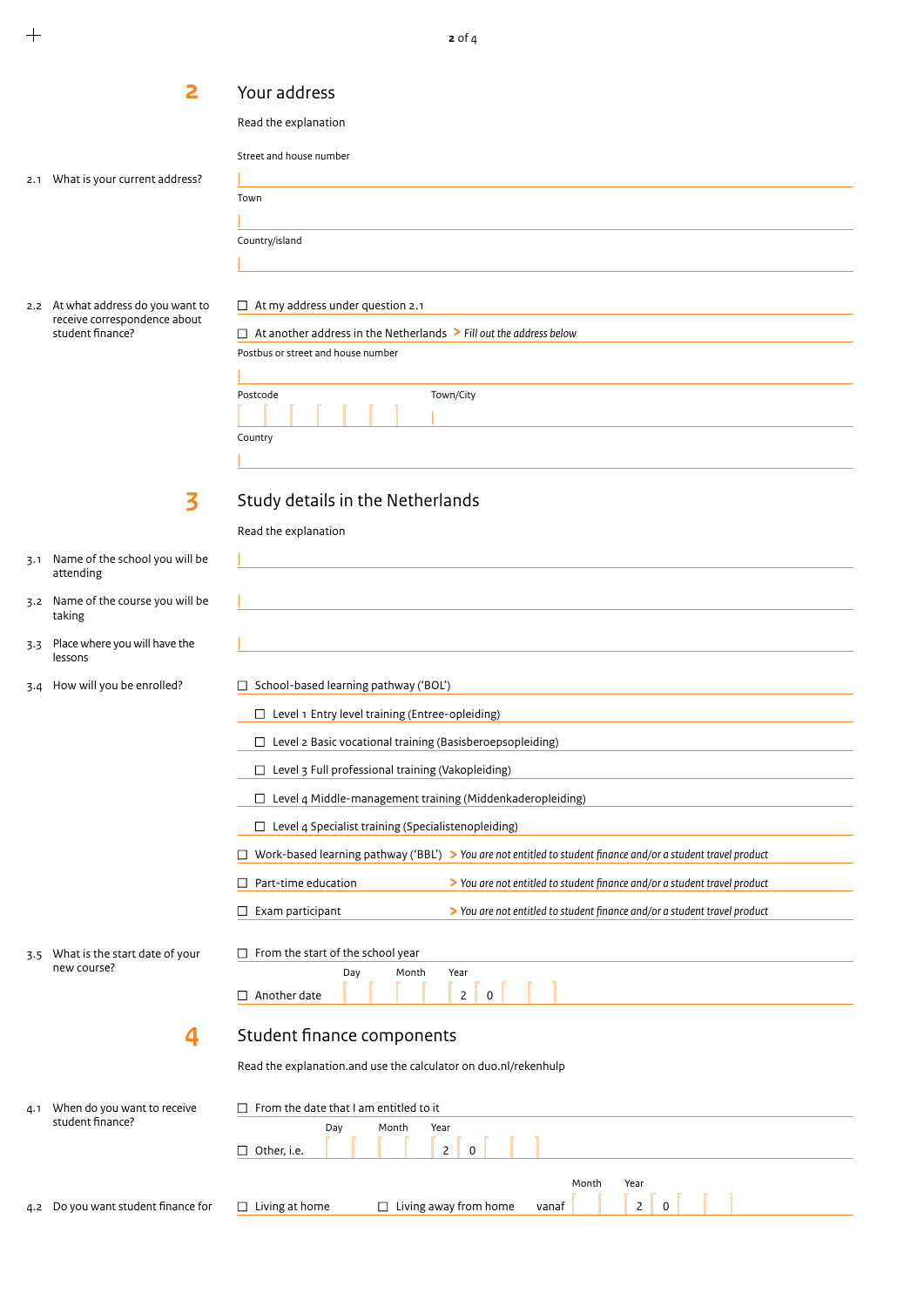#### **3** van 4

# **Post 30 text** 30 text 30 text 31 text 31 text 31 text 31 text 31 text 31 text 31 text 31 text 31 text 31 text 31 text 31 text 31 text 31 text 31 text 31 text 31 text 31 text 31 text 31 text 31 text 31 text 31 text 31 text

Student finance for MBO students from the Caribbean region Dienst Uitvoering Onderwijs *Ministerie van Onderwijs, Cultuur en Wetenschap*

| 4.3 | For what components of student     |
|-----|------------------------------------|
|     | finance do you want to apply?      |
|     | Check what you are entitled to.    |
|     | Always apply for the supplementary |
|     | arant.                             |

| Basic grant<br>$\Box$                                                          |           |
|--------------------------------------------------------------------------------|-----------|
|                                                                                |           |
| Supplementary grant $\triangleright$ Also fill out question $\frac{1}{5}$<br>ப |           |
|                                                                                |           |
| $□$ Loan > Fill out amount €                                                   | per month |
|                                                                                |           |
| $\Box$ Student travel product $\triangleright$ Select a product                |           |
|                                                                                |           |
| Weekday travel product                                                         |           |
|                                                                                |           |
| Weekend travel product                                                         |           |
|                                                                                |           |

### Information about your parents

DUO requires information about your legal parents to calculate your supplementary grant. It does not matter which parent's details you fill in first. Read the explanation.

|                                                    | Parent <sub>1</sub>                                                                                             | Parent 2                                                                                                        |
|----------------------------------------------------|-----------------------------------------------------------------------------------------------------------------|-----------------------------------------------------------------------------------------------------------------|
| Do you know who your legal                         | $\Box$ I know who my parent is > Fill in question 5.2/5.3                                                       | $\Box$ I know who my parent is > Fill in question 5.2/5.3                                                       |
| parents are?                                       | $\Box$ I do not know who my parent is $\triangleright$ Read the explanation<br>to see which evidence to include | $\Box$ I do not know who my parent is $\triangleright$ Read the explanation<br>to see which evidence to include |
|                                                    | $\Box$ I have not been legally acknowledged >Read the<br>explanation to see which evidence to include           | $\Box$ I have not been legally acknowledged > Read the<br>explanation to see which evidence to include          |
| Details about parent 1                             |                                                                                                                 |                                                                                                                 |
| Does your parent have a citizen<br>service number? | $\Box$ Yes $\triangleright$ Fill in the citizen service number here                                             |                                                                                                                 |
|                                                    | $\Box$ No                                                                                                       |                                                                                                                 |
| ID- or Sédulanummer                                |                                                                                                                 |                                                                                                                 |
| CRIB or personal identification<br>number          |                                                                                                                 |                                                                                                                 |
| Surname (birth name)                               |                                                                                                                 |                                                                                                                 |
| All official first names in full                   |                                                                                                                 |                                                                                                                 |
|                                                    | Month<br>Year<br>Day                                                                                            |                                                                                                                 |
| Date of birth                                      |                                                                                                                 |                                                                                                                 |
| Date of death, if applicable                       | Month<br>Year<br>Day                                                                                            | > Include a copy of the death certificate. Go to question 5.3                                                   |
|                                                    | Street and house number                                                                                         |                                                                                                                 |
| Address                                            |                                                                                                                 |                                                                                                                 |
|                                                    | Town/city                                                                                                       |                                                                                                                 |
|                                                    |                                                                                                                 |                                                                                                                 |
|                                                    | Country/island                                                                                                  |                                                                                                                 |
|                                                    |                                                                                                                 |                                                                                                                 |

**>** *Are you applying for a supplementary grant? Please send your parent's personal income statement from the local tax authorities going back two years, along with your application. Read the explanation.*

5.1 Do you know parents are?

**5** 

5.2 Details abou

|                     | . |
|---------------------|---|
|                     |   |
| ID- or Sédulanummer |   |
|                     |   |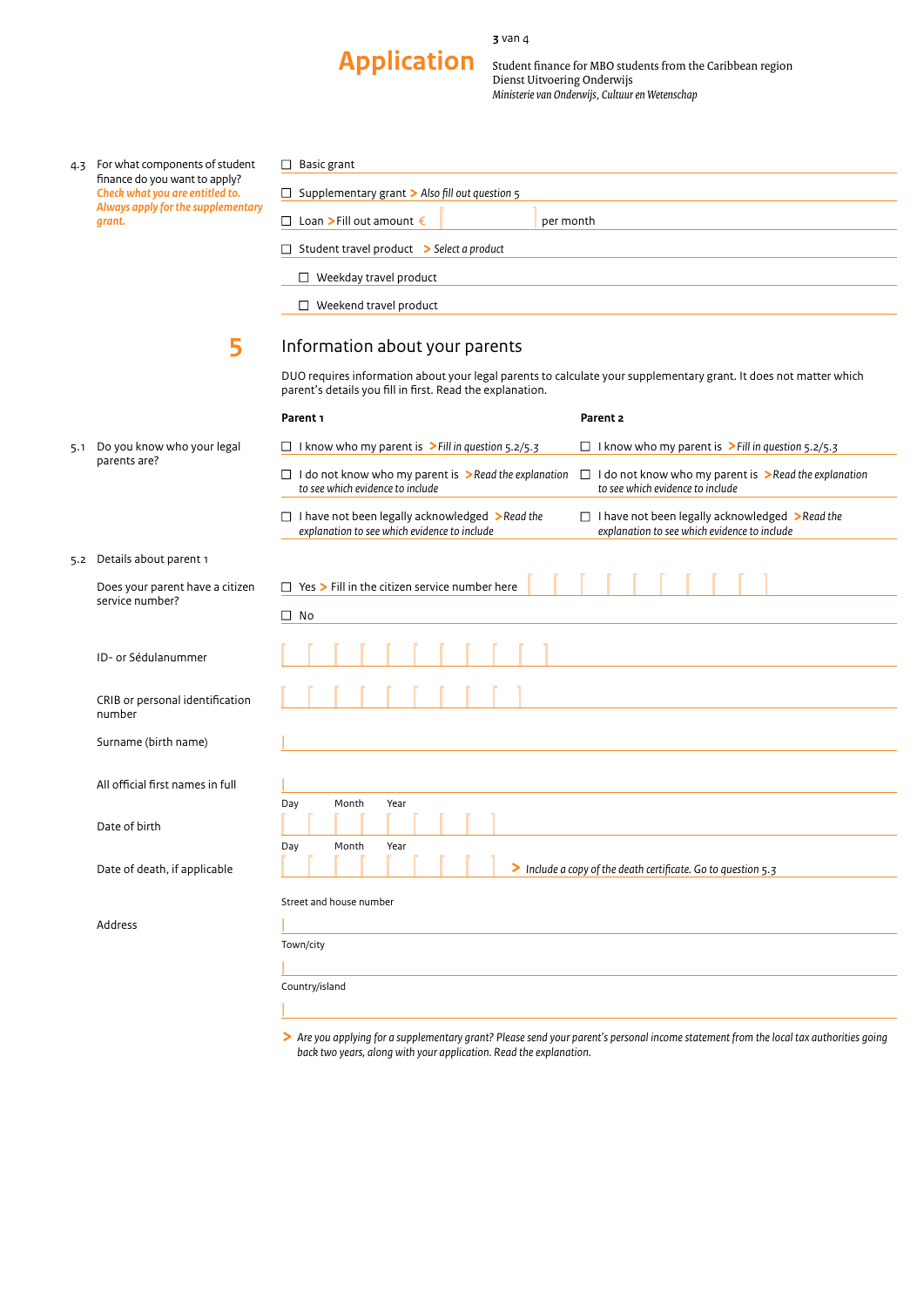|  | 5.3 Details about parent 2 |  |
|--|----------------------------|--|
|--|----------------------------|--|

| Does your parent have a citizen<br>service number? | $\Box$ Yes $\triangleright$ Fill in the citizen service number here                                                                                                                                          |  |  |  |  |  |
|----------------------------------------------------|--------------------------------------------------------------------------------------------------------------------------------------------------------------------------------------------------------------|--|--|--|--|--|
|                                                    | $\Box$ No                                                                                                                                                                                                    |  |  |  |  |  |
| ID- or Sédulanummer                                |                                                                                                                                                                                                              |  |  |  |  |  |
| CRIB or personal identification<br>number          |                                                                                                                                                                                                              |  |  |  |  |  |
| Surname (birth name)                               |                                                                                                                                                                                                              |  |  |  |  |  |
| All official first names in full                   |                                                                                                                                                                                                              |  |  |  |  |  |
| Date of birth                                      | Day<br>Month<br>Year                                                                                                                                                                                         |  |  |  |  |  |
| Date of death, if applicable                       | Month<br>Year<br>Day<br>> Include a copy of the death certificate. Go to question 6                                                                                                                          |  |  |  |  |  |
|                                                    | Street and house number                                                                                                                                                                                      |  |  |  |  |  |
| Address                                            |                                                                                                                                                                                                              |  |  |  |  |  |
|                                                    | Town/city                                                                                                                                                                                                    |  |  |  |  |  |
|                                                    |                                                                                                                                                                                                              |  |  |  |  |  |
|                                                    | Country/island                                                                                                                                                                                               |  |  |  |  |  |
|                                                    |                                                                                                                                                                                                              |  |  |  |  |  |
|                                                    | > Are you applying for a supplementary grant? Please send your parent's personal income statement from the local tax authorities going<br>back two years, along with your application. Read the explanation. |  |  |  |  |  |

| 6.1 | I declare that I have completed |
|-----|---------------------------------|
|     | this form fully and truthfully. |
|     | I know that I am obligated to   |
|     | always provide my most recent   |
|     | contact details as long as I am |
|     | receiving student finance or    |
|     | repaying a student loan.        |

**6 6 6** 

## Signature

| Day        | Month | Year                     |
|------------|-------|--------------------------|
|            |       | $\mathsf{2}$<br>$\Omega$ |
| Telephone* |       |                          |
|            |       | .                        |
| Email*     |       |                          |
|            |       |                          |
| Signature  |       |                          |

#### Checklist

|

Please tick the appropriate box

- $\Box$  I include a copy of my proof of identity (passport, ID card or Sedula)
- $\Box$  I include a copy of my parents' personal income statements
- $\Box$  I have signed the form
- $\square$  I have made a single PDF (20MB max.) of all the documents. This is the order:
	- application form - copy of my proof of identity
	- other documents

#### **DUO and your details**

Your details will be included in DUO's systems. DUO will use and secure your personal details carefully to carry out its legal duties. DUO does so under the requirements set by privacy legislation. For more information on how DUO handles your personal details, please see duo.nl. Naturally DUO will check your details with other authorities to ensure you receive what you are entitled to. In case of misconduct, DUO will file an official report with the Public Prosecution Service.

\* Sometimes it can be easier to call you or send you an email, for example about your application or rejection. If you would like DUO to contact you in that way, please fill in your telephone number and email address.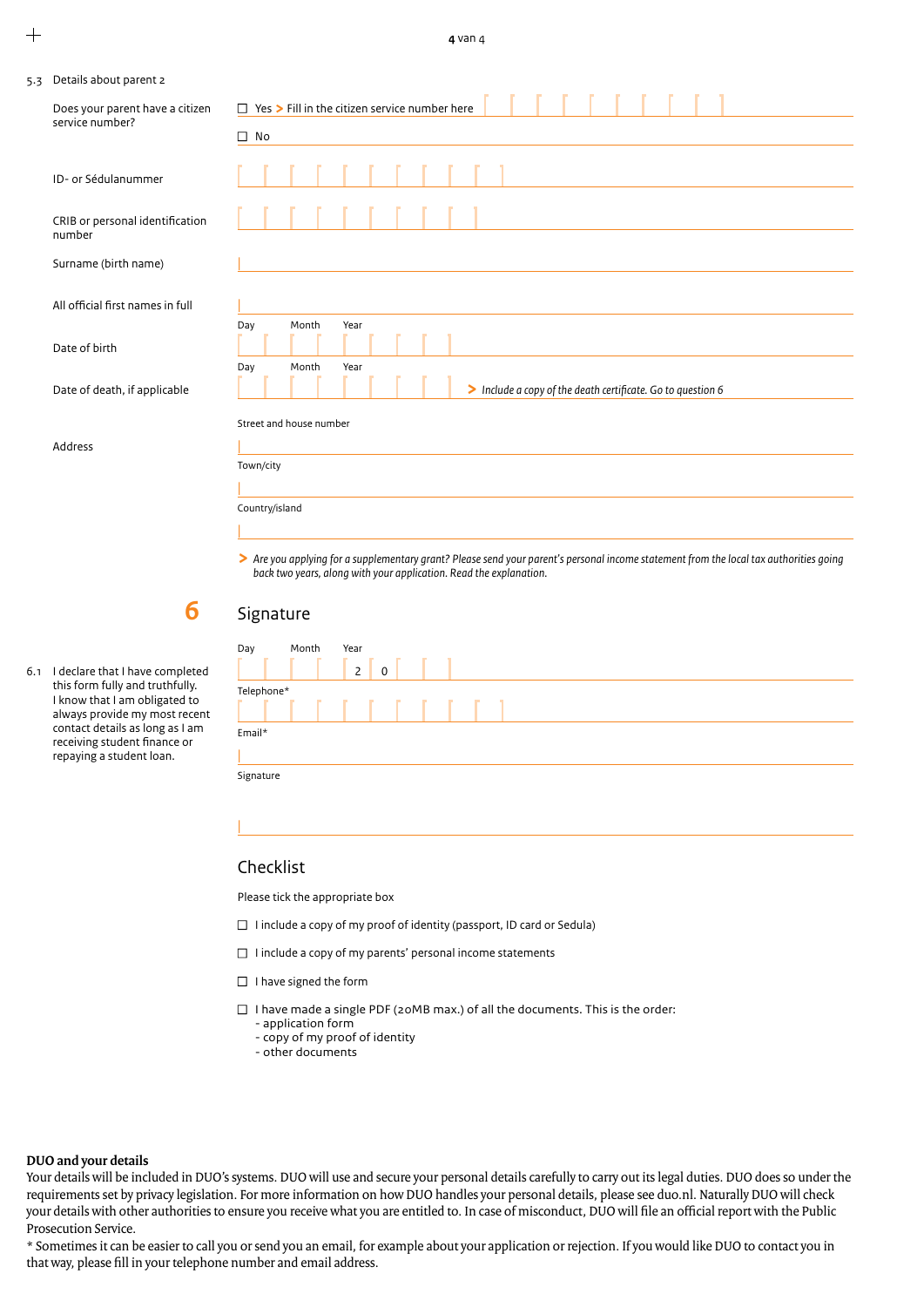

Dienst Uitvoering Onderwijs Ministerie van Onderwijs, Cultuur en Wetenschap

# **Explanation** Application student finance for MBO students from the Caribbean region

#### **More information** duo.nl/antillen

## **2.3** Receiving post

If you have family or friends in the Netherlands, they may want to receive your post temporarily until you have moved there. Ask them if you can use their address in the Netherlands as your postal address. DUO will then send your post to that address.

## **3.4** Your enrolment

If you are unsure for what pathway or level you are enrolling, ask your educational institution or check your education agreement.

## **3.5** Starting date

The school year runs from 1 August to 31 July. If you are unsure what the correct starting date is, please contact your educational institution or check your education agreement.

## **4.1** Living at home or away from home

If you are living with one or both parents when you become eligible for student finance, you are considered to be living at home (thuiswonend). You are living away from home (uitwonend) if you do not live at the same address as one or both parents.

If you intend to live away from home but have not yet registered with the local authorities in the Netherlands, you will receive a grant for students living at home until you do.

DUO deals severely with misuse of grants for students living away from home.

- If you are renting a room and the address does not match the address you stated to the local authorities, that constitutes misuse. Your grant for students living away from home will be converted into the lower grant for students living at home.
- You will have to repay the surplus student finance you received (the difference between living away from home and living at home) plus a penalty of 50% of that amount. Joint offenders will also be given a penalty.
- If the misuse is repeated, you will no longer be eligible for student finance. You will also have to repay the surplus student finance. The penalty in this case is 100% of the surplus amount you received. In serious cases DUO will file an official report with the Public Prosecution Service.

## General

Your application will be handled within 4 to 6 weeks. You will then be sent a Student Finance notice with a 'Bevraging BSN' form. Take this form with you to the Netherlands. You must fill out the form and return it to us once you have your citizen service number and Dutch bank account number. The form can also be downloaded from duo.nl/antillen.

#### **DUO is here to help!**

If you need any help filling out this form, please contact us at KS[-AA-UAF@duo.nl.](mailto:KS-AA-UAF%40duo.nl?subject=) 

The brochure *Student finance for students from Aruba, Curacao, Sint Maarten and the Dutch Caribbean* contains more information about student finance. The brochure can be found on duo.nl/antillen in Dutch, English, Papiamento or Papiamentu.

Make sure you do [not forget anything. The Checklist Caribisch gebied –](https://duo.nl/images/checklist-antillen-zaken-regelen-voor-studiefinanciering-nl.pdf) [zaken regelen voor](https://duo.nl/images/checklist-antillen-zaken-regelen-voor-studiefinanciering-nl.pdf) studiefinanciering has an overview of everything you need to do regarding student finance and other things you need to arrange in the Netherlands.

#### **Support**

Students from the Caribbean region who are coming to the Netherlands to study, can register for a free support scheme to help them get accustomed to Dutch society, cultural habits and public transport. The support starts on the students' own island and continues in the Netherlands.

Students from the Caribbean Netherlands can find more information about support and local student finance at [RCN-Studiefinanciering.](https://www.rijksdienstcn.com/onderwijs-cultuur-wetenschap/studiefinanciering)  Students from Aruba can go to **Arubahuis** for information about support. Students on Curacao can go to [Stichting Studiefinanciering Curacao \(SSC\)](http://www.ssc.cw/studeren-in-nederland/aanvragen-en-voorwaarden/)  and on St Maarten to D[ivision Study Financing.](https://studyfinancing-sxm.com/)

## **1.5** Nationality

If you do not hold Dutch nationality, please contact DU[O at KS-AA-UAF@](mailto:KS-AA-UAF%40duo.nl%20?subject=) duo.nl and ask for the student finance options.

## **1.6** Non-Dutch bank account number

If you want to list a non-Dutch bank account number, you will have to pay the bank's transaction charges yourself. Contact DUO at [KS-AA-UAF@duo.nl](mailto:KS-AA-UAF%40duo.nl?subject=) to discuss the options.